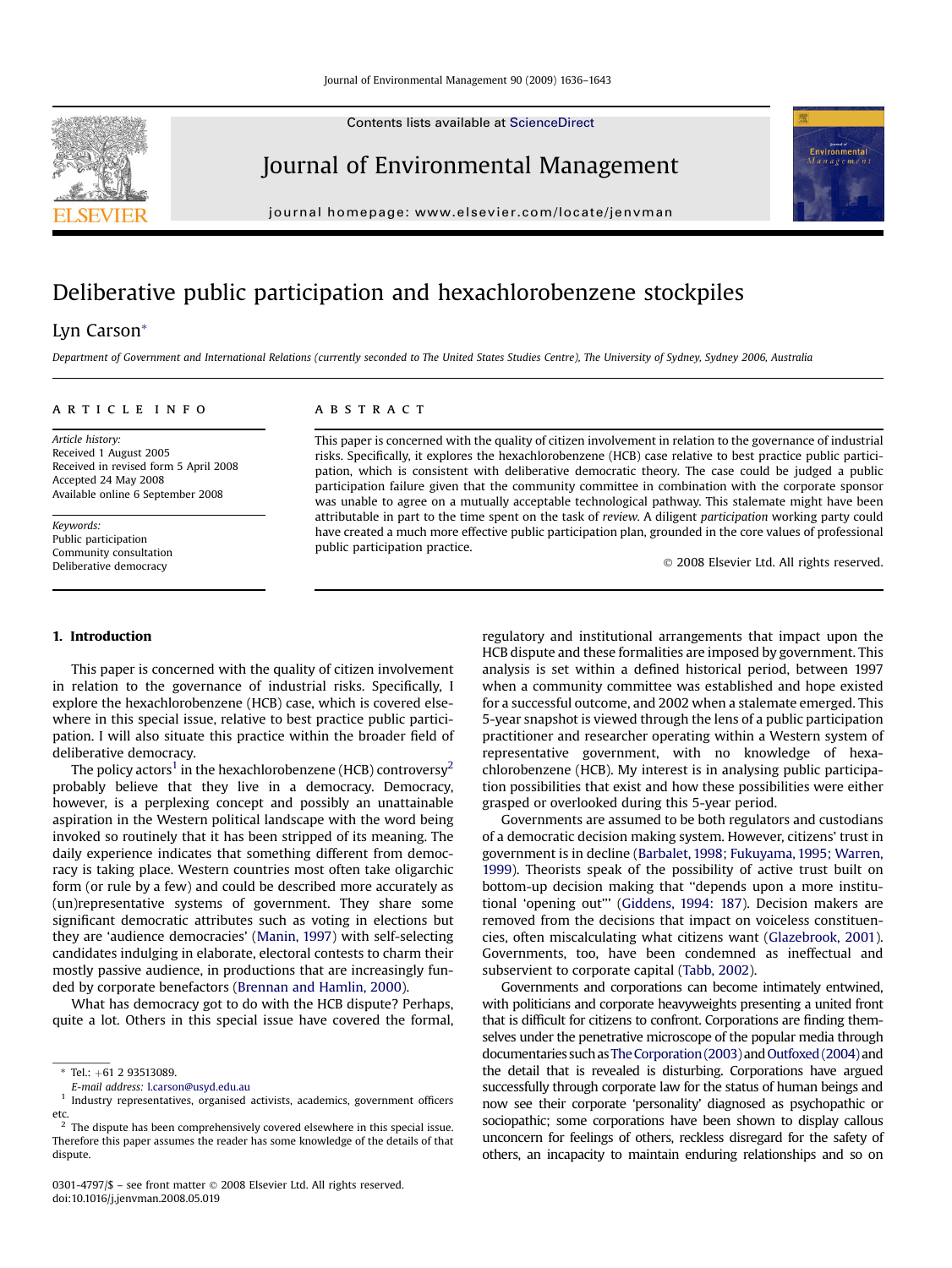[\(Bakan, 2004](#page-7-0)). Against this back drop of corporate miscreants any community could be forgiven for being cynical about the likelihood of a corporation sincerely approaching residents with a view to undertaking genuine consultation. Corporations too often engage in consultation practices to mollify citizens even though this is likely, ultimately, to enrage rather than appease. They might do it because they are required to do it, by governments, and in rare cases they might do it because they wish to exercise corporate social and environmental responsibility. Making a decision to consult does not mean that corporations or other sponsors know how to consult, but more about this later.

Despite the glaring absence of genuine democracy and the frustrations associated with defining and achieving the democratic ideal, theorists and practitioners continue to speculate on democratic possibilities. Perhaps humans have a 'democracy gene' because citizens who have been reduced to manipulated consumers continue to ask: what would a society be like if people could indeed determine their own destinies, if they could be involved in making the policy decisions that affect them? These questions create the collision point for theorists of deliberative democracy and citizen engagement practitioners, that site where academics and consultation professionals share their skills, knowledge and experience.

The field of deliberative democracy is relatively freshly planted. The Ancient Greeks (around the time of Pericles) from whom we in the West are said to have inherited the democratic pursuit did not engage in deliberative democracy<sup>3</sup>. They experienced direct democracy. Ancient Greeks stood passively in the agora (the centre of Ancient Athens), listening to rhetoric and voting in much the same way as we do now. The technology has changed, of course, but we tune in, equally passively, to printed and electronic media and express our preferences through the ballot box ([Urbinati, 2000\)](#page-7-0). What was distinctive about Ancient Greece, besides its exceptional, early foray into citizen-based decision making, was the novelty of selecting voters by lot ([Hansen, 1991](#page-7-0)). The randomly selected citizens (adult males who were not foreigners or slaves) considered this attendance in the public space and their public participation in decision making to be their civic duty. However, group dialogue or deliberation was not necessarily part of the process.

Of course, democracy is more than institutional arrangements, more than governments and corporations, and has the potential to 'break out'4 in the most unlikely sites: kitchens, boardrooms, public spaces. Democracy, beyond structures and systems, is an activity – a verb, not a noun. For that reason I want to focus on the crude intersection between theories of democracy and its manifestation in the policy arena where it can take the form of corporate-sponsored community consultation. I turn to theory first.

Habermas has been one of the most influential modern social theorists in the arena of deliberative democracy because of his focus on communicative reason or communicative rationality and many have followed in his footsteps [\(Barber, 1984; Benhabib, 1996;](#page-7-0) [Dryzek, 2000; Young, 1996](#page-7-0)). Like all influential thinkers he has his critics and the reason and rationality dimensions have been questioned as an insufficient explanation of what does and should occur in a deliberative space.<sup>5</sup> However, deliberative democracy theorists who came after Habermas $<sup>6</sup>$  share a belief in the efficacy and justice</sup> of political decision making that involves citizens, that is discursive, and is not simply the product of a vote ([Fung and Wright, 2003;](#page-7-0) [Gastil, 2000; Gastil and Levine, 2005\)](#page-7-0). In discussing the ''conditions for deliberative decision making'' Joshua Cohen talks about the ''the ideal procedure" which should have "three general aspects":

There is a need to decide on an agenda, to propose alternative solutions to the problems on the agenda, supporting those solutions with reasons, and to conclude by settling on an alternative... [O]utcomes are democratically legitimate if and only if they could be the object of a free and reasoned agreement among equals [\(Cohen, 1989:22\)](#page-7-0).

When researchers wrestle with the ideal of deliberative democracy, that is, political decision making based on reasoned discussion between affected parties, they are often surprised to find that the 'ideal' $'$  is entirely achievable, at least in microcosm. This is because practitioners have been 'doing it' while idealists continue to argue, theorize or dream $^8$ . Consultation practitioners are more likely to ponder definitions of public participation than deliberative democracy but the similarities are evident. Here is one definition of public participation that resembles the aspirations of deliberative democracy advocates:

Public participation may be defined at a general level as the practice of consulting and involving members of the public in the agenda-setting, decision making, and policy-forming activities of organisations or institutions responsible for policy development ([Rowe and Frewer, 2004:512](#page-7-0)).

Researchers and practitioners are colliding regularly now it seems through associations like the Deliberative Democracy Consortium or the International Association for Public Participation (IAP2). When they do meet, they discover their common conceptual and practical challenges as well as the enormous usefulness of the case study. What could be more illuminating than hearing about an ideal made real (in the hands of practitioners), then allowing that successful case study to withstand scrutiny (by researchers) to establish whether the ideal and real genuinely overlap<sup>9</sup>? Of course, not all case studies are considered to be successful and the failed projects provide a particular richness that successful ones cannot.

To assess success or failure or even to deepen our understanding of a case, a number of tools could be employed and a number of directions considered: is success to be judged by the deftness of the process or the worthiness of the outcome and so on. Practitioners have established core values that they believe should be enacted if their public participation activities are to have integrity. Theorists believe that there are principles that must be evident for practice to be defined as the genuine article. Empiricists relish evaluation tools that can be called upon to 'test' the efficacy of a project $10$ . For this reason, I want to consider the HCB case study drawing upon two separate frameworks: (1) my own belief that public participation is most effective when it fulfills three principles ([Carson and Hartz-](#page-7-0)[Karp, 2005](#page-7-0)); and (2) IAP2's seven core values for public participation [\(www.IAP2.org\)](http://www.IAP2.org). That makes 10 values, principles and criteria in all and, even though there is considerable overlap among the 10 (see [Table 4\)](#page-5-0), the most scrupulous consultation strategy would have

Though Aristotle soon after is credited with formulating the classical definition of deliberation, see: [Aristotle \(1962\)](#page-7-0) The Nicomachean Ethics, Indianapolis: Bobbs-Merrill.

<sup>&</sup>lt;sup>4</sup> [Blaug \(1999\)](#page-7-0) using this term when he argues that we should create the type of environments that will stimulate democratic 'break outs'.

<sup>&</sup>lt;sup>5</sup> Especially by feminists who mention other ways of communicating and knowing: see for example, Iris Marion Young's writings.

Political scientists like Joshua Cohen and Jane Mansbridge as well as those writing in the area of environmental planning like [Dryzek \(1990\), Forester \(1989\)](#page-7-0) and [Fischer \(1993\).](#page-7-0) Also, for an overview of critics of deliberative democracy, see [Ryfe's \(2003\)](#page-7-0) ''Deliberative democracy and public discourse''.

 $7$  [Habermas \(1973\)](#page-7-0) speaks of an "ideal speech situation", for example in Theory and Practice, Boston: Beacon.

<sup>8</sup> [Blaug \(1999\)](#page-7-0) does a fine job of exploring the divide between the real and ideal of discursive democracy in his book: Democracy: Real and Ideal.

One of the best recent examples of this meeting of theory and practice is [Fung](#page-7-0) [and Wright's \(2003\)](#page-7-0).

 $10$  The best work that I have seen in the area of evaluation of public participation exercises has been completed by Gene Rowe and colleagues – see [Rowe and Frewer,](#page-7-0) [2000; Rowe and Frewer, 2004; Rowe et al., 2004](#page-7-0)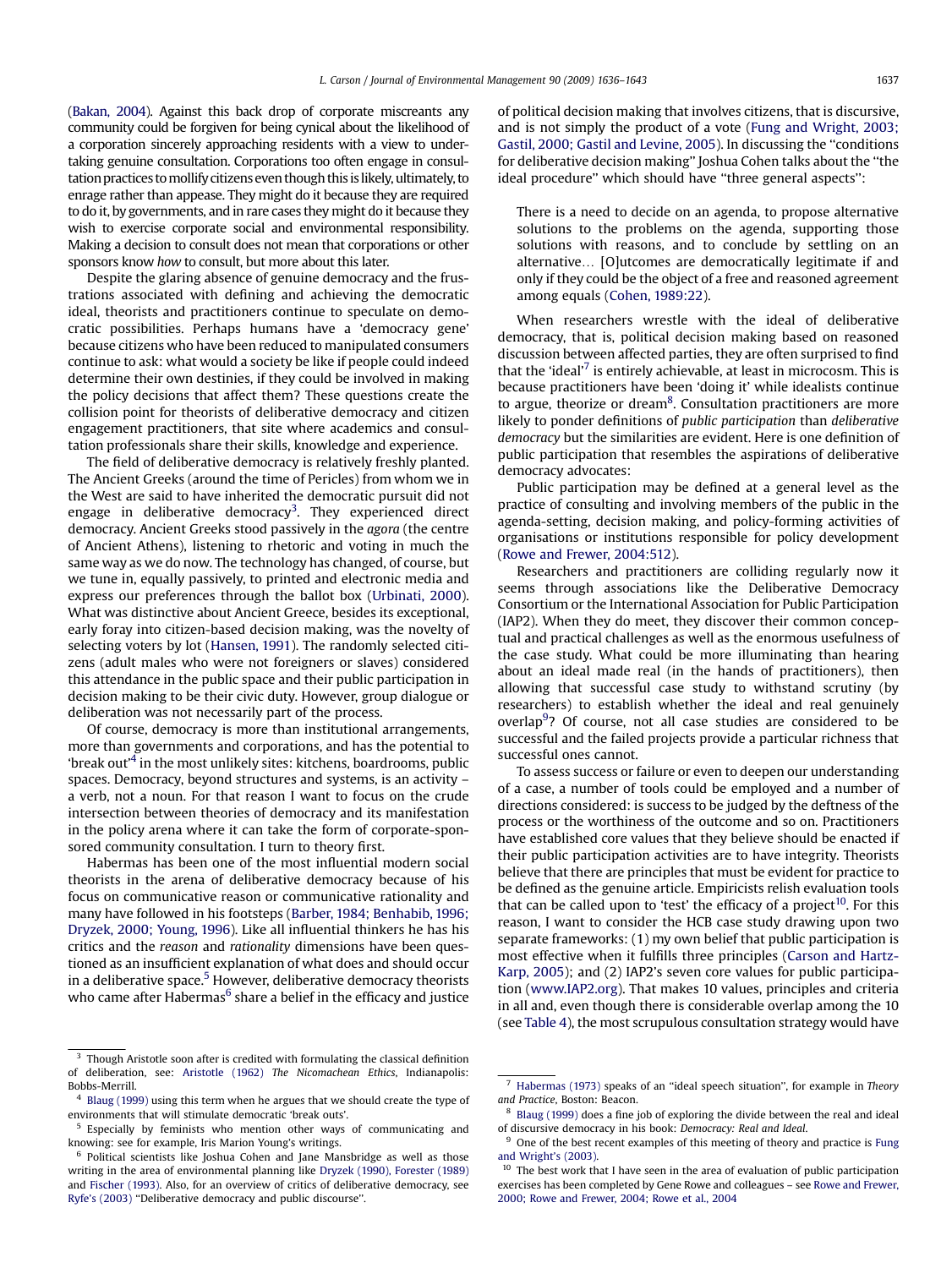trouble withstanding such scrutiny; the HCB case study does not indicate thoroughness in this area. However, my aim is not to damn it – I will consider its inadequacies only briefly in direct reference to these frameworks. I then wish to move on to how it might have been done differently. This will inevitably require a willing suspension of disbelief in order to imagine our way into a future in which corporate and government responsibility toward its clients and citizens is not platitudinous but instead reflects a democratic disposition that becomes a social norm. Unfortunately, institutions lag behind citizens' readiness.

As mentioned, the HCB case is limited here to the dispute surrounding the stockpile of hexochlorobenzine (HCB) that is currently located at Botany<sup>11</sup>, near Sydney, and not any of the other vexing environmental issues that have dogged Orica (previously ICI). My experience of this case is indirect: I have watched a documentary film on the topic ([Sixty Thousand Barrels, 2003\)](#page-7-0) and have spoken with the writer of that film. I have also spoken with Paul Brown, in his capacity as Chair of the Community Participation and Review Committee (CPRC) as well as with the originating Chair, Ian Rae. I have listened to and analysed the transcript of several public radio programs devoted to the case ([ABC Radio National, 2002,](#page-7-0) [2004](#page-7-0)); I have spoken with two Orica personnel who were involved in the consultation activities that are the focus of this paper. These informal conversations resembled semi-structured interviews with open-ended questions that were designed to uncover missing information and to clarify issues of accountability and motivation. The case has also been the subject of discussion and analysis by my 2004 postgraduate class to whom I communicated my belief: that public participation in decision making is a worthwhile pursuit. This class was undertaking a unit of study called Politics of Consultation at the University of Sydney and completed an assignment on the topic: evaluating the effectiveness of Orica's consultation strategy $12$ .

#### 2. Orica's consultation strategy

In order to discuss this corporate-led consultation strategy, a framework is needed. Consultants working in the area of community consultation coalesce under a professional association: the International Association for Public Participation (or IAP2). IAP2 has created a spectrum ([Table 1](#page-3-0)) that clarifies objectives and strategies and expresses the latter as the promises that are made by consultation sponsors to the public. It provides a useful framework within which to understand Orica's approach to consultation.

It is difficult to speak of Orica's consultation 'strategy' which I am limiting to the 'consultation' methods that were sandwiched between the establishment of the government-mandated Community Participation and Review Committee (CPRC) in 1997 and the state government's establishment of a Commission of Inquiry in 2002, following the release of the Environmental Impact Statement (EIS). The consultation methods that occurred within these mandated milestones sprang from the CPRC as well as from Orica's own interest in the early 1990s in improving its external communication with the surrounding community. The latter communication activities related to Orica's impact generally and were not limited to the HCB issue.

It should also be noted that the two mandated milestones caused problems of their own. I am not convinced that the structure and mandate of the CPRC was an appropriate one. Though called a participation and review committee it was more of the latter than the former. For example, it took seriously its role as a reviewer of disposal options. However, the CPRC was also charged with consulting the community and I believe that it did this poorly, employing mostly ineffective one-way communication methods. In turn, Orica relied on the CPRC as its major form of community consultation or participation. This was not surprising since the CPRC thought of itself as representing the community and its members also influenced the establishment of the original CPRC. Members assumed an unreasonable responsibility to speak on behalf of others. Some of its members were painfully aware of this. Neither the CPRC nor Orica devised effective means to engage with the voiceless.

Advisory committees can play a useful role – for example, as a meeting of professional and non-professional experts and as careful reviewers – but they should never be seen as representative of the wider community even when membership is drawn from special interest or resident action groups (sometimes known in the literature as citizen stakeholders or elite stakeholders, see [Fung and](#page-7-0) [Williamson, 2004\)](#page-7-0). Advisory committees also run the risk of replicating the very problems they seek to challenge: centralised power in the hands of an unrepresentative few and adversarial decision making. I would argue that the CPRC's performance<sup>13</sup> would have been enhanced had it been mindful of its obligation to consult others and had this obligation been translated into seeking the expertise of process designers (not necessarily, professional process designers – many skilled process designers can be found in local communities). To explain fully what I mean I need to draw on some core values for public participation and I will do this in the next section.

Further, it seems that the EIS process led to an irreconcilable source of tension because of its rigid insistence upon combining the preferred technology with a named site $14$ . Had the two decisions been separated: i.e. what kind of technology and where to use it, a resolution may have emerged so that a Commission of Inquiry was not required. This regulatory rigidity led to accidental alliance between government and industry and left no room for compromise.

Other than the CPRC and the EIS process itself $15$ , a number of 'consultation' methods were used: public meetings were advertised via posters, public meetings were convened, newsletters and personalised letters were circulated regularly to surrounding residents informing them of developments (for example, a newsletter followed each meeting of the CPRC), a bus tour of the Orica site for CPCR members was conducted, a non-interactive website was maintained, there were media releases, newspaper advertisements in which problems were explained and columns were written for the local newspaper. A process designer would conclude that Orica rarely strayed from the safe confines of IAP2's first column: informing the various communities $16$  and allowing little opportunity for communities to explore meaning or seek clarification. Newsletters, media releases and posters could be classified as public relations activities (not to be confused with public participation). Orica and the CPRC shared a communication strategy, not a consultation strategy, and these communication activities were reinforced by the work of one CPRC member and her web-based communication information system that housed considerable

 $11$  "One of Orica's legacies at its Botany site is the world's largest stockpile of hexochlorobenzine waste. Sixty thousand barrels stored 700 m from local residents'' [\(Sixty Thousand Barrels, 2003](#page-7-0)).

 $12$  I am indebted to these students for their insights, expressed through class discussions and their written work. Their enthusiastic inquiry prompted me to write this paper.

<sup>&</sup>lt;sup>13</sup> I am not ignoring the unpaid dedication of the CPRC's community members, especially as a panel of reviewers.

This is reminiscent of Australia's constitutional referendum on the republic issue – instead of staging the questions: ''do you want a republic?'' and then later: ''what kind of republic?'', voters were forced to answer an unnecessarily loaded question and were reluctant to do so.

<sup>&</sup>lt;sup>15</sup> To meet EIS requirements, written public submissions were solicited and a number of public meetings were held.

<sup>16</sup> There is rarely 'a community' and almost always 'multiple communities'.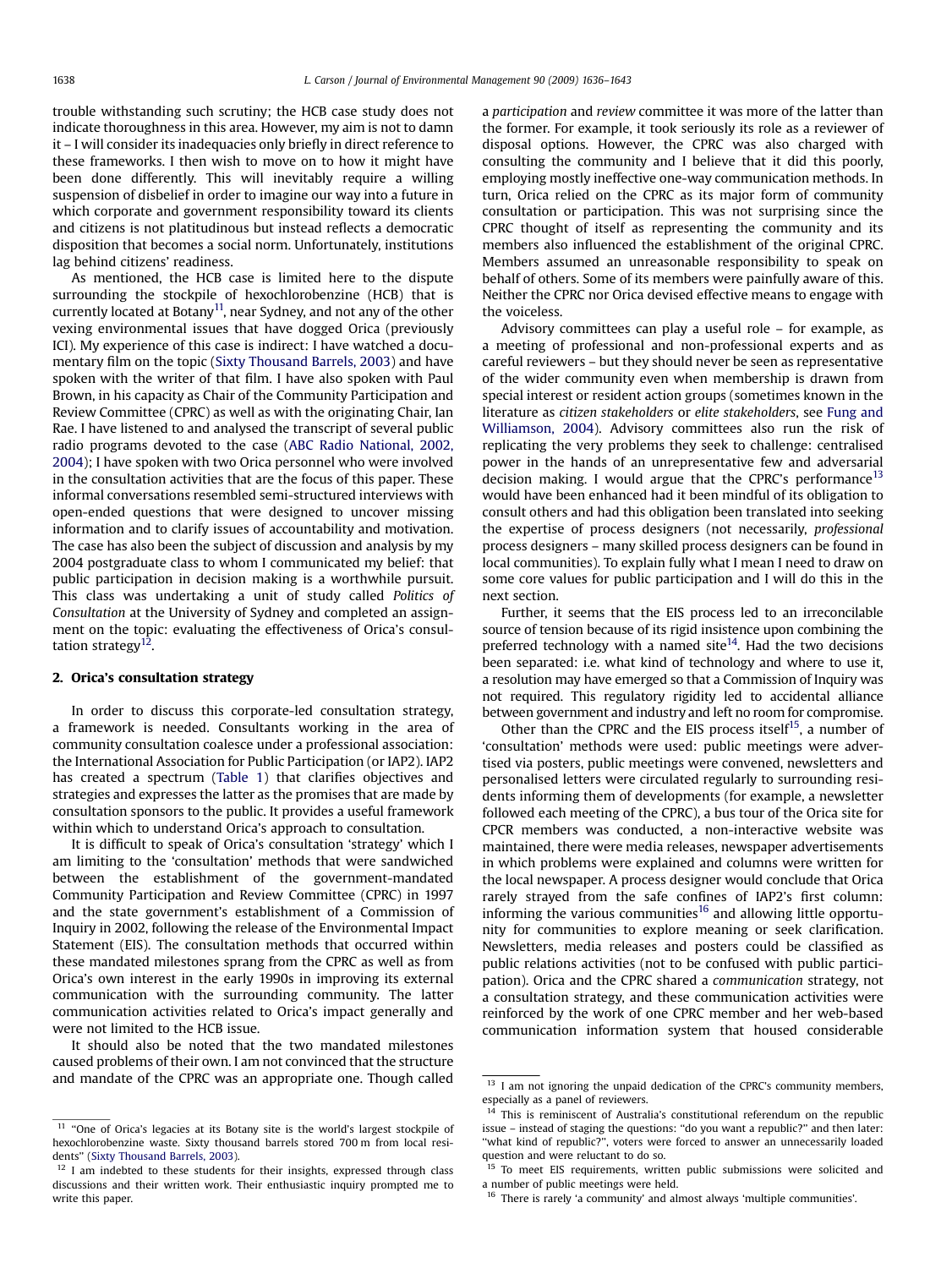#### <span id="page-3-0"></span>Table 1

| International association for public participation: website www.iap2.org |
|--------------------------------------------------------------------------|
|                                                                          |

IAP2 Public participation spectrum Increasing levels of public impact Inform Consult Involve Collaborate Empower Objective To provide the public with balanced and objective information to assist them in understanding the problem, alternatives, and/or solution. To obtain public feedback on analysis, alternatives and/or decision. To work directly with the public throughout the process to ensure that public issues and concerns are consistently understood and considered. To partner with the public in each aspect of the decision including the development of alternatives and the identification of the preferred solution. To place final decision making in the hands of the public. Promise We will keep you informed. to the public We will keep you informed, listen to and acknowledge concerns, and provide feedback reflected in the alternatives developed on how public input influenced and provide feedback on how public the decision. We will work with you to ensure that your concerns and issues are directly input influenced the decision. We will look to you for direct advice and We will innovation in formulating solutions and implement incorporate your advice and recommendations into the decisions to decide. the maximum extent possible. what you Example Fact sheets tools Fact sheets Public comment Workshops Citizen Advisory Committees Citizen Juries Web sites Focus groups Ballots and the Ballots of the Ballots and the Ballots and the Ballots and the Ballots o Open house Surveys Surveys Deliberative polling Consensus-building Consensus-building Public meetings **Participatory decision making** Delegated decisions

useful information about HCB. Orica related to residents with an assumption that they would be passive recipients of information. One public relations employee of Orica demonstrates an assumption that inertia would be encountered in this statement:

The community has. a bit more energy than I've encountered before. I think you always get a couple of activists, but largely there's a lot of apathy, you know [\(Sixty Thousand Barrels, 2003\).](#page-7-0)

An assumption of apathy would direct a public relations person to column one (Table 1) because it is the lowest level of public impact. It allows for no public feedback, no attempt to check that issues have been understood, no collaboration and no decision making in the hands of the general public. This lowest level offers 'information out' and assumes a 'banking model' of learning, a term coined by Paolo [Freire \(1970\)](#page-7-0) to denote a misguided belief that adult learners are empty vessels that can be filled with information, for later extraction. Adult educators know that adults approach their learning at different stages and that they should be engaged with relevant information in an experiential (dialogic) manner for learning to occur most effectively.

Orica may have preferred to remain in this ineffectual 'information out' domain except that government, via the requirement to complete an EIS, expected Orica to move into column two: to consult. This occurred when Orica called for public submissions during the EIS process and when it convened public meetings at the suggestion of CPRC members. Orica's statements<sup>17</sup>, as evidenced in the video and during radio coverage, show that there was some confusion about its movement through the third and fourth columns: to involve and to collaborate with.

The establishment of the CPRC had forced Orica into column four: to collaborate because the creation of a committee system denotes a move toward partnering. Whether or not a committee actually achieves a partnership with the wider community is, of course, the subject of this paper. Orica never explored column five and, in my opinion, it bypassed column three: to involve and this absence of community involvement was to the detriment of Orica's overall consultation strategy. I will return later to these crucial points.

#### 3. IAP2's seven core values

IAP2 has established seven core values that it considers essential for worthwhile public participation. Note that IAP2 uses the term public participation, not community consultation, because it sees consultation as a subset of public participation, as demonstrating only a partial movement along its spectrum of community involvement, partnership and empowerment. IAP2 does not assume that all public participation exercises will result in community empowerment. It merely offers a spectrum that helps to clarify expectations and objectives. Its seven core values tease out some further dimensions and these values are the subject of ongoing debate within professional circles (see Table 2).

If I interpret these best practice dimensions accurately I would say that IAP2 advises that: (1) the residents of Botany and beyond should have a say in any decisions made by Orica that will affect their lives; (2) when the public is drawn in (and not just spoken at), its contribution will actually influence Orica's decisions (and there is an underlying assumption here that compromise is inevitable by all parties because not everyone can get what she/he wants); (3) the type of consultation/participation that is offered will be suitable for different constituencies, including women, busy people, non-English-speaking residents, uneducated people and so on and this would mean, for example, that written submissions would not be an appropriate medium for everyone; (4) the process must actively attract those who might be resistant or indifferent to involvement; (5) the decisions about how to involve people are best made with people themselves; (6) sufficient comprehensible information should be provided to enable in-depth discussions in a respectful environment; and (7) there is appropriate communication afterwards so that people know if and how their views were heard and taken on board. It would be reasonable to expect, too, that the cumulative impact of adopting these core values is an environment imbued with trust because it involves a respectful meeting of

#### Table 2

International Association for Public Participation: website [www.iap2.org](http://www.iap2.org)

- 1. The public should have a say in decisions about actions that affect their lives.
- 2. Public participation includes the promise that the public's contribution will influence the decision.
- 3. The public participation process communicates the interests and meets the process needs of all participants.
- 4. The public participation process seeks out and facilitates the involvement of those potentially affected.
- 5. The public participation process involves participants in defining how they participate.
- 6. The public participation process provides participants with the information they need to participate in a meaningful way.
- 7. The public participation process communicates to participants how their input affected the decision.

 $17$  Not just Orica, the film makers, too, speak of "consultation with local residents" and ''after three years of consultation'' when they really mean meetings of the CPRC.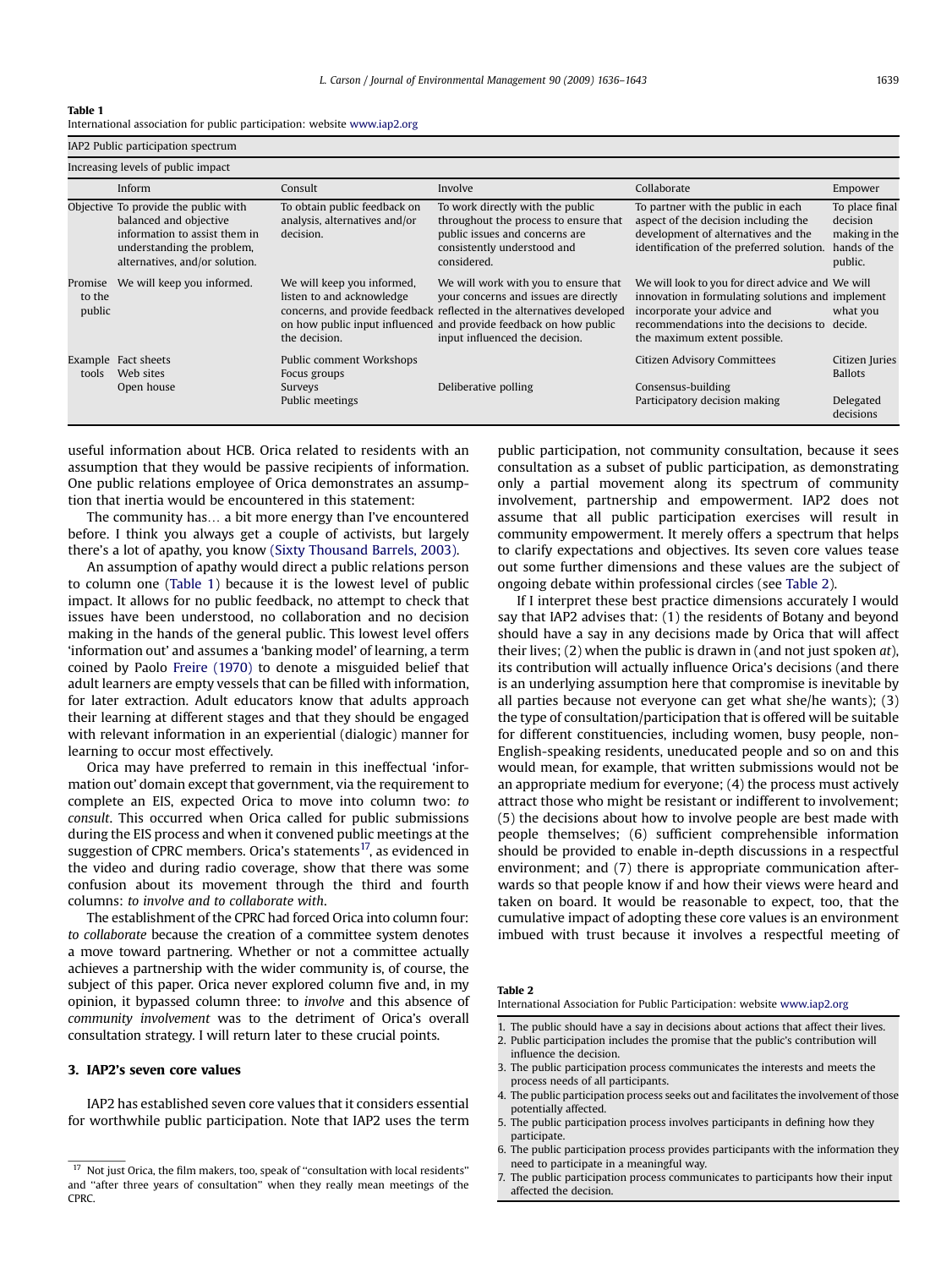equals where rights and responsibilities of all parties are transparent.

To accept IAP2's core values is to share its understanding of the term "public". The public is more than the approximately 12 members of the CPCR (which had a rolling membership), and is certainly more than those who attended public meetings about the HCB issue. The public, that voiceless mass beyond special interest groups is routinely ignored and will be explored further in the next section.

The manner of engagement with voiceless citizens also requires elaboration. IAP2 gives some clues about how this contribution might occur when it uses language such as: have a say, contributions will influence, meets the process needs, seeks out and facilitates involvement, involves participants, communicates with participants and, of course, provides participants with the information they need. Dialogic communication is inherent in many of these core values and this, too, will be taken up in the section that follows. Suffice to say, participatory processes require much more than newsletters, newspaper columns and personalised letters.

#### 4. Three participatory principles

Deliberative democracy theorists generally emphasise deliberativeness or deliberative capacity (e.g. [Blaug, 1999\)](#page-7-0) and influence (e.g. [Fung and Wright, 2003\)](#page-7-0). Activists emphasise the importance of influence or impact (e.g. [Beder, 1999](#page-7-0)). What perplexes and confounds and is ultimately ignored is the challenge posed by inclusivity or representativeness $18$ . I continue to believe that to maximize its democratic potential, a public engagement exercise should be [\(Carson and Hartz-Karp, 2005\)](#page-7-0):

- highly representative,
- deeply deliberative and
- extremely influential

If a public engagement exercise is highly representative then a diverse group would be gathered together, usually through random selection, to reflect the viewpoints of a cross-section of the population; in other words: the most diverse group possible, to ensure that all viewpoints will be heard. If a public engagement exercise is deeply deliberative there will be open dialogue and reasoned discussion, free from domination, under the watchful eye of a skilled, neutral facilitator whose sole role is to enable the group to find its own way<sup>19</sup>. Deliberation requires that the group has access to all of the information it needs in a comprehensible form, an environment in which it can puzzle about the issue in order to understand it and possibly reframe it, in order to move respectfully toward common ground. Deliberation is not debate; dialogue and deliberation are the better alternatives for the resolution of intractable problems $^{20}$  (see [Table 3\)](#page-5-0).

Participants in deliberation do not need to reach consensus or achieve unanimity because minority opinions can be recorded, but the movement toward common ground which includes the

exposure of conflicts is important for an effective deliberative process<sup>21</sup>. This movement shifts attention from self-interest to the common good. An extremely influential exercise should enable participants to influence each other and, most importantly, to influence the decision maker/s who should acknowledge the degree of influence before and after the event. Contracting helps to ensure that this occurs, that is a signed contract noting the obligations and responsibilities of all participants ([Carson and Hart,](#page-7-0) [2005](#page-7-0)).

The three participatory principles could each be thought of as three axes, with practitioners seeking to extend their activities as far along each axis as possible. Every consultation strategy contains these elements or abides by these principles to a lesser or greater extent, but only by maximizing each element and succeeding to achieve each could a participatory process be deemed democratic. For example, a referendum is extremely influential if it is linked to constitutional change (as it is in Australia) but is not particularly deliberative (and indeed collective deliberation is avoided, with the emphasis on an individual reaction to political arguments). A consensus conference<sup>22</sup> is deeply deliberative and quite representative (for example, if participants are selected using a stratified sample that matches a demographic profile) but is rarely influential or binding. As Carson and Hartz-Karp note:

... these three criteria are interdependent and interrelated. For example, without an evident pathway from consultation to influence, it is difficult to attract a highly inclusive sample to engage in deliberation. Without a very inclusive sample, the process will lack credibility amongst those who should be influenced and so on. Failure to meet any of these three criteria typically causes the process to founder, and it can have a compounding, negative effect in terms of the other criteria [\(Carson](#page-7-0) [and Hartz-Karp, 2005\)](#page-7-0).

[Table 4](#page-5-0) indicates the overlap between these three participatory principles and IAP2's core values.

The combination of these principles and core values provide a strong foundation for a consultation strategy or a public participation plan and this will be discussed further in relation to the HCB case in the Sections 5 and 6 which follow.

#### 5. Discussion

The CPRC meetings occurred quarterly, were chaired by a nonindustry person, and included members who could be described as 'the usual suspects' or citizen/elite stakeholders: industry representatives (Orica and other local industries), members of resident action groups and environment groups, local council representatives, with an opportunity for observers to attend. A former colleague of mine used to describe those who gathered at public meetings as 'the incensed and the articulate' and this descriptor could have relevance here. Orica's over-reliance on this group meant that the company thought it was meeting its obligation to consult with 'the community' whereas it was meeting with a small group of unrepresentative people who could more accurately be classified as professional and non-professional experts. I have argued elsewhere about the importance of defining roles very accurately: that change activists while performing an essential, unpaid and extremely valuable service to their communities (as experts and advocates) are not representative of the wider

<sup>&</sup>lt;sup>18</sup> Some political commentators solve this puzzle very inappropriately. For example, Gary Johns believes that non-government organisations (NGOs) are undemocratic and insists that they should use systems of representation (election of office holders and voting by members) that have not delivered genuine representativeness in nation states [\(Johns and Roskam, 2004](#page-7-0)). I would question such a proposal: Why would they work any better in NGOs than they have for nation states? Deliberative democracy would provide a much more effective alternative.

 $19$  I know of some stunning case studies where a biased facilitator was sacked by a group and another where a group member challenged the facilitator who stepped aside until the group demanded she be restored. Groups have a tremendous capacity to demand their process needs.

<sup>&</sup>lt;sup>2</sup> [Table 3](#page-5-0) comes from Sandy Hodge's Discovering Common Ground [http://www.](http://www.ssu.missouri.edu/commdev/pubdelib/trainmat.htm) [ssu.missouri.edu/commdev/pubdelib/trainmat.htm](http://www.ssu.missouri.edu/commdev/pubdelib/trainmat.htm) (accessed 01 10 2004).

 $21$  This issue of consensus in democratic deliberative procedures is examined by [Karpowitz and Mansbridge \(2005\).](#page-7-0)

<sup>&</sup>lt;sup>22</sup> Dozens of consensus conferences have been convened throughout the world over the past few decades. The model was first developed by the Danish Board of Technology <[http://www.tekno.dk/](http://www.tekno.dk/%3E)>.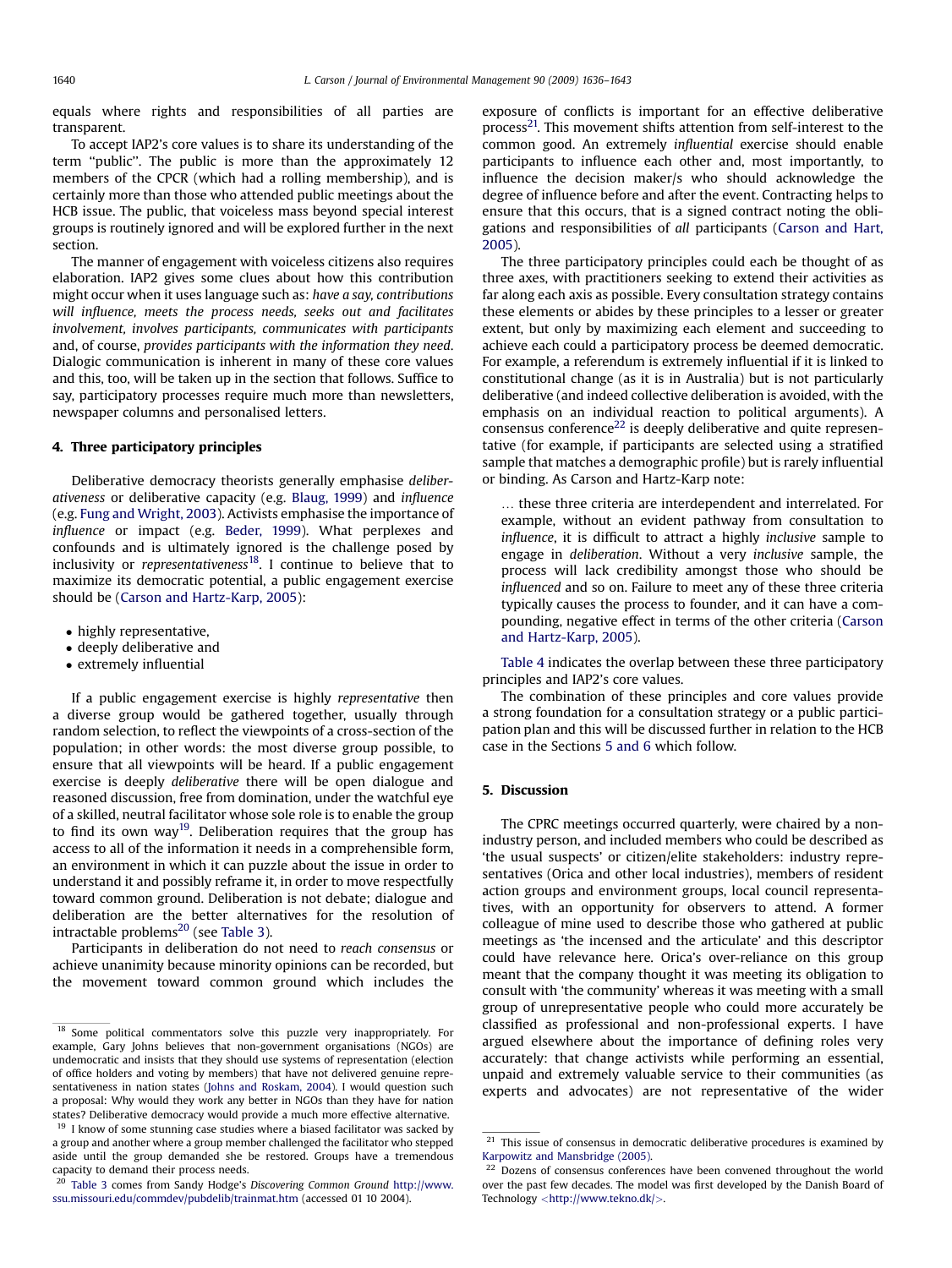L. Carson / Journal of Environmental Management 90 (2009) 1636–1643 1641

<span id="page-5-0"></span>Table 3 Characteristics of debate, dialogue & deliberation

| Dialogue                   | Deliberation           |
|----------------------------|------------------------|
| Exchange                   | Weigh                  |
| <b>Discuss</b>             | Choose                 |
| <b>Build relationships</b> | Make choices           |
| Understand                 | Seek overlap           |
| Seek understanding         | Seek common ground     |
| Reach across               | Framed to make choices |
| Loose structure            | Flexible structure     |
| Listen                     | Learn                  |
| Usually slow               | Usually slow           |
| Clarifies                  | Clarifies              |
| No decision                | Common ground          |
|                            |                        |

community and should not claim to be nor be seen as such. Their interest, knowledge and skill takes them beyond a classification of unengaged citizens and special interest groups should be classified as experts in their respective fields ([Carson, 2001\)](#page-7-0). For this reason, their expertise is invaluable for the development of options but they should step aside to allow a microcosm of demographically representative citizens an opportunity to choose from amongst these options. While ever they claim to be representative, activists will be viewed with suspicion by decision makers. Thankfully, activists are gradually beginning to realize this and to insist on democratic procedures and inclusion of the voiceless as part of their advocacy work.

I have argued that Orica, through the CPRC and its related activities, was not engaged in public consultation. This was evident in 2000 when Orica decided on a disposal option, having met for 3 years with the CPCR, at which point a resident activist (captured in Sixty Thousand Barrels) urged Orica to call a public meeting.

Activist: We want them to withdraw that statement [about the disposal option]. We want them to hold public meetings and go to the public and put the case to them and ask them is it acceptable to them to be destroyed on that site.

Orica spokesperson: I don't want to pretend that we don't want to have consultation and we want to hide from something.

Committee member: Making a fait accompli statement is not consultation. I don't care what anybody says.

Orica spokesperson: I mean, you know, we can change the words of that paragraph. It'll help just not – to try and say that we're going to conduct feasibility studies.

Activist: Never mind feasibility studies, never mind any of that. You go to the public and say we desire to destroy this on site, what do you feel about that? Is it acceptable to you? Now you'll get your yes or no.

Orica spokesperson: I'm not against the idea.

Note the confusion in this exchange in relation to consultation methods. The Orica spokesperson is suggesting that Orica has nothing to hide and will use the meeting for transparency. The activist and her fellow committee member want the meeting to be a forum to influence decision making. Public meetings can be used by activists to stir discontent (to create a verbal petition), and used by decision makers to go through a ''boy, have we got a deal for you'' exercise, defending a decision that has already been made<sup>23</sup>. Neither motivation is particularly useful. A public meeting is not a decision making forum and if its unrepresentative participants give a unanimous 'yes' or 'no' it is difficult to know what that would mean within the wider decision making framework.

When a public meeting is convened to discuss an EIS it is doomed to failure when citizens are confronted by industry

#### Table 4

Overlap between three participatory principles and IAP2's seven core values

| IAP <sub>2</sub> core values                                                                                                    | Participatory<br>principles |
|---------------------------------------------------------------------------------------------------------------------------------|-----------------------------|
| The public should have a say in decisions about actions that Influence<br>affect their lives.                                   | representativeness          |
| The public participation process communicates the interests Influence<br>and meets the process needs of all participants.       | deliberativeness            |
| The public participation process seeks out and facilitates the Representativeness<br>involvement of those potentially affected  |                             |
| The public participation process provides participants with<br>the information they need to participate in a meaningful<br>way. | Deliberativeness            |
| The public participation process involves participants in<br>defining how they participate.                                     | <b>Deliberativeness</b>     |
| The public participation process communicates to<br>participants how their input affected the decision.                         | Influence                   |
| Public participation includes the promise that the public's<br>contribution will influence the decision.                        | Influence                   |

representatives who are accompanied by those with a vested interest in the technology. The EIS was prepared by Orica with the assistance of environmental consultants and also industry people who had a vested interest in the adoption of a particular technology. One member of the EIS project team remarked that

for modelling to be undertaken to be rigorous you need at least five to ten years worth of data, and obviously we've only been working on the project for seven months (Sixty Thousand Barrels).

No wonder the attending residents were riled. Orica did use it as an opportunity to explain the history of the issue as well as offering information about the technology. However, for residents, battle lines are drawn when independence is perceived to be absent. At a minimum, a neutral moderator could have helped to clarify participants' and industry's respective values and their entrenched positions and expose the very limited, likely outcomes from such a forum.

Inequality was rampant in this case study as was the lack of space for reflection. The Mayor freely admitted his own paternalism in relation to his constituents,wanting to protect them from alarminginformation to avoid panic; the community activist wanted to share the same information because ''a little bit of alarm, a little bit of panic, makes people activated''; a representative of a toxics action group considered that residents had a right to know and a ''right to make the decision about what to do with it'' [\(ABC Radio National, 2002](#page-7-0)). Each person's worldview is evident in her/his respective response to information-sharing. Only dialogue and deliberation could enable these worldviews to be exposed to facilitate shared understandings.

Orica's middle managers played a delicate balancing act between their promises to the community and the absence of support, including financial support for adequate public participation, from their corporate leaders. The lack of a skilled, neutral public participation planner exacerbated the ongoing distress of this project. For example, basic understanding of professional public participation standards would have surely interrupted bickering about the distribution of newsletters. CPCR resident members believed that newsletters were a waste of time (one person proclaims in Sixty Thousand Barrels ''so after 3 years of newslettering nothing's gotten through''), while simultaneously arguing that the net should be cast wider: by increasing distribution from 17,000 affected residents to 20,000. If it is not working<sup>24</sup>, why persist? This leads me to an observation about public apathy.

 $^{23}\,$  Public participation practitioners call this anachronism the DAD model: decide, announce, defend.

<sup>&</sup>lt;sup>24</sup> A random, telephone survey of local residents ( $N = 120$ ) completed by university students in 2002 showed that only 9.4% of Botany and Maroubra residents considered that they had received adequate information about the HCB issue ([Jensen-Lee, 2003\)](#page-7-0).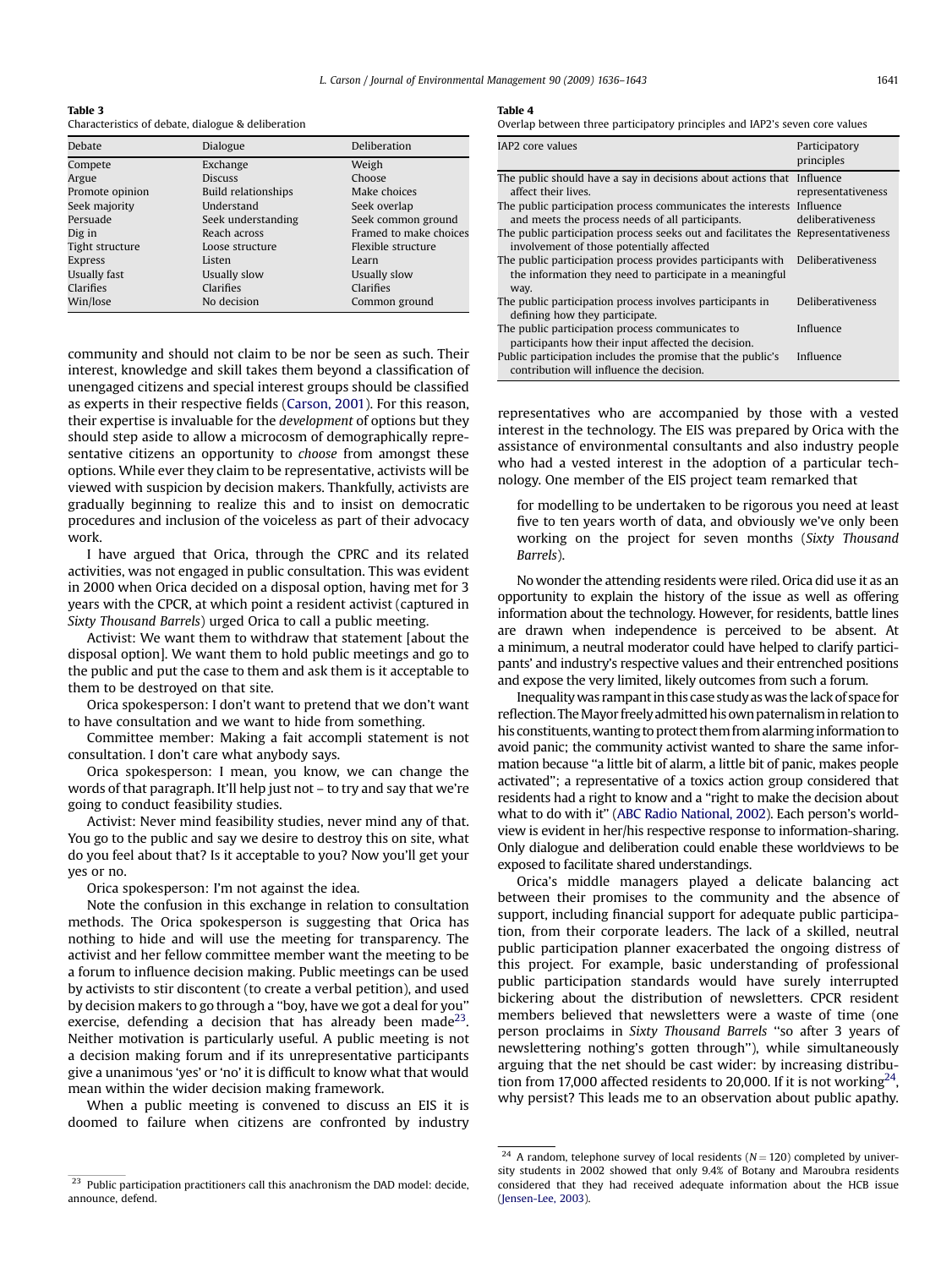People are not apathetic; they lead busy lives. They need to be actively engaged with an issue. They will rarely respond to unsolicited information via newsletters or surveys. When asked to participate actively in policy formation or political decision making, people decline for a number of reasons: on occasions it is because they have participated before and nothing happened (hence the absence of trust between citizens, governments and corporations which was mentioned earlier). Also, people are reluctant to participate because they do not believe they are clever enough or they do not have enough time to be involved with ongoing discussions or they think it will be dreary (compared with their other options). If people are invited into a one-off deliberative space, for example, randomly selected to participate in a citizens' jury or deliberative poll, they can be gently encouraged to take up the option. Random selection increases the chance of this happening [\(Carson and Martin, 1999](#page-7-0)). Participants realize quickly how capable they are and almost never regret accepting the invitation. I believe that our participatory muscles have atrophied through lack of use and once pumped, for example, in a deeply deliberative space, they are strengthened and this muscle tone can be maintained.

In the HCB case study, the few participating residents made claims to inclusivity that were unfounded. They were also understandably intransigent given the significance of this environmental issue. An unacceptable level of responsibility was placed on their shoulders to reflect the views of all affected residents. Orica paid little attention to meaningful public participation and avoided drawing in a wider constituency, probably because it saw 'the community' as naïve, inexperienced or meddling in its corporate affairs.

Based on the documented evidence, it is clear that the IAP2 core values [\(Table 2\)](#page-3-0) of exemplary public participation were left wanting: (1) the greater public did not have much say; (2) there was no promise of broad public influence; (3) the needs of some participants were poorly met; (4) those potentially affected were not adequately sought out; (5) participants did not set the participatory agenda; (6) information was not provided well; and (7) the application of the participation was contested. The public participation process was inadequately representative, deliberative and influential. Was there a better way? I will address this question in the next section.

#### 6. Alternative approach

The community activist was right, in my opinion, to want to take the GML option to the wider community though the manner of doing so (her suggestion of a public meeting) was misguided. Had the CPRC been clear at the time of its establishment that its work would be divided: (a) to operate as a committee of review in order to consider all options (with funds to ensure that all options were explored) and (b) to act as a committee with oversight of a public participation process, with funds to support such a process, then there may have been an easier resolution of this controversial matter. In creating such a division between content and process, two working parties could have been formed. The process working party could have included independent process designers. My interest here is with the process working party.

Imagine if this process working party had decided to use a consultation strategy such as Renn et al.'s three-step model ([Renn](#page-7-0) [et al., 1993](#page-7-0); also [Carson and Gelber, 2001](#page-7-0) for a modified version). This model which Renn has used to resolve entrenched environmental issues similar to the HCB one, begins, in step one, with a representative slice of a population (typically randomly selected). These participants are then engaged in a process that uncovers the community's values and visions: What is important to this community? What is acceptable/unacceptable? How would they like it to be? In step two, the challenge of satisfying these values and dreams, given the problem at hand and the constraints that surround it, is given to a panel of experts who attempt to operationalise the participants' ideas (in the HCB case study the content working party could have oversight). In step three, the experts' action plans or options are brought back to a representative group (it could be the original group or a different randomly selected group) and asked if it accords with their values. If it does not, then step two in enacted again until satisfaction is achieved. Decision makers can be confident that a slice of the population was selected and deliberated and had genuine input that reflected community concerns and values. The wider community can be content that its own members met in an environment of equality and respect, in which the public interest, not self-interest prevailed. Approaches such as Renn et al.'s satisfy the principles of representativeness, deliberativeness and influence and IAP2's core values provide its backbone. Such a community engagement plan would not have been any more costly than the cost of a Commission of Inquiry and its Expert Panel, coupled with Orica's largely ineffective public relations methods.

Of course this is not the only public participation plan that could have been used. Without the advantage of knowing all of the details that dogged the CPRC and Orica it is difficult to know the extent to which other participatory possibilities were canvassed and rejected. However, had all parties explored the three participatory principles and IAP2's seven core values and discussed how they might extend their community engagement activities by pushing these principles and values to their limits, then more effective participatory practices would surely have emerged.

The difficulty, in relation to public participation, is not a problem of inadequate tools. A quick survey of websites<sup>25</sup> would reveal the wealth of tools that have multiplied over the past few decades that are available for small<sup>26</sup>- and large-scale<sup>27</sup> consultation strategies. These tools have been tested throughout the world. Researchers and practitioners now know a lot about what works and what does not work for communities. What is known is that lay citizens can play a valuable role when contentious issues require resolution. One need only read the thoughtful, public-spirited recommendations that emerge from consensus conferences and citizens' juries to be reminded of the power of collective intelligence<sup>28</sup>.

#### 7. Conclusion

The HCB case could be judged a public participation failure given that the CPRC in combination with Orica was unable to agree on a mutually acceptable technological pathway because of its dependence upon the CPRC and CPRC's principal task of review. A diligent participation or process working party could have created a much more effective public participation plan which may have had a similar outcome to that which followed the Expert Panel's report to the Minister and his decision in 2004. The difference is that the decision would have been made by local communities in collaboration with Orica, instead of leaving these communities and Orica embattled, with a Minister breaking the deadlock and deciding for them.

IAP2's core values and the three principles I have advocated: representativeness, deliberativeness and influence, can only be exercised by a decision maker willing to listen to, and abide by, what is

<sup>&</sup>lt;sup>25</sup> Starting with my own Active Democracy website which has links to many others [www.activedemocracy.net](http://www.activedemocracy.net).

<sup>26</sup> For example, Citizen Science Toolbox [http://www.coastal.crc.org.au/](http://www.coastal.crc.org.au).

 $^{27}$  For example, in the US: America Speaks [http://www.americaspeaks.org/](http://www.americaspeaks.org) and in Australia: Dialogue with the City [http://www.dpi.wa.gov.au/dialogue/plan.html.](http://www.dpi.wa.gov.au/dialogue/plan.html)

<sup>&</sup>lt;sup>28</sup> Or "co-intelligence" as Tom [Atlee \(2003\)](#page-7-0) labels it.